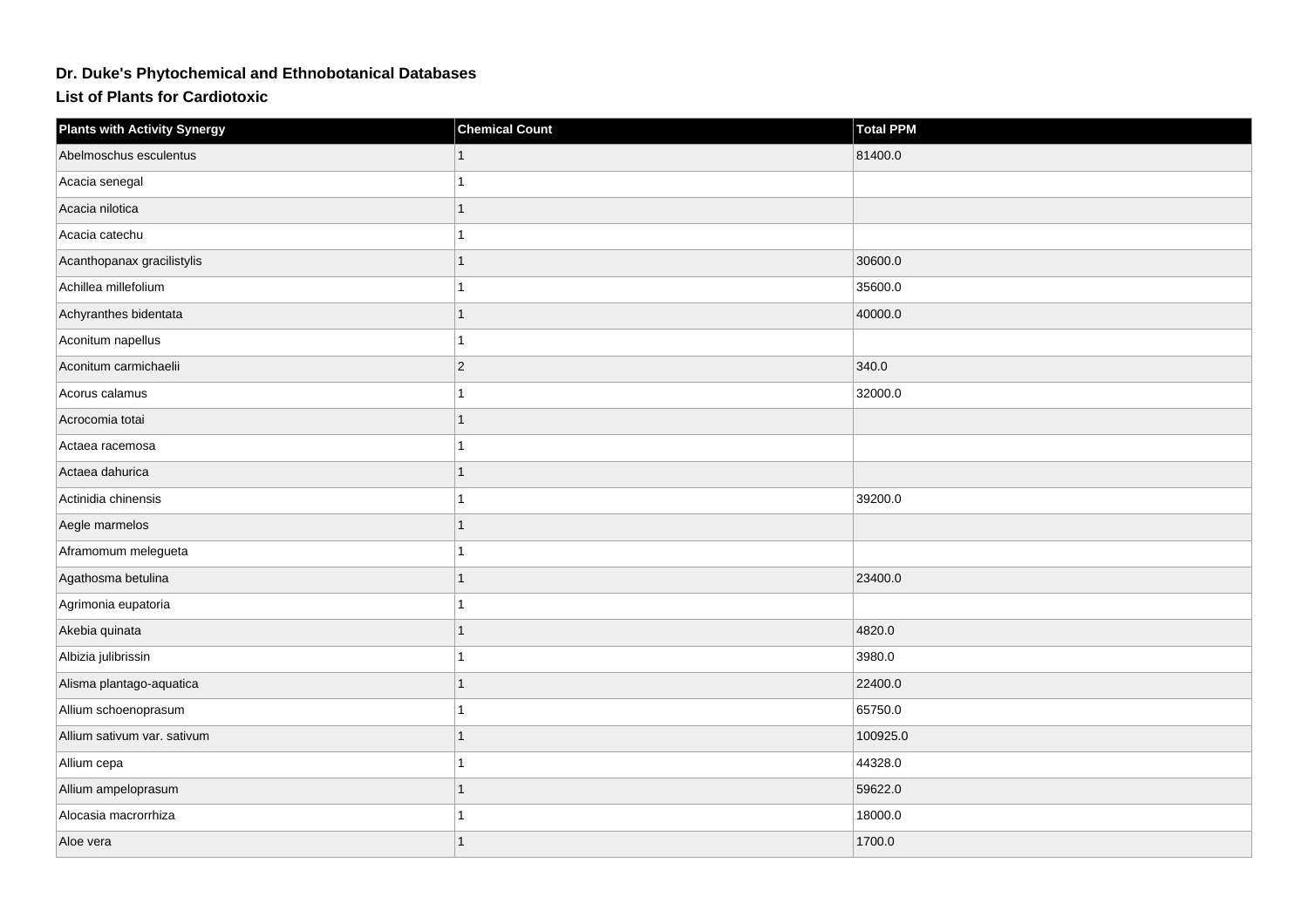| <b>Plants with Activity Synergy</b> | <b>Chemical Count</b> | <b>Total PPM</b> |
|-------------------------------------|-----------------------|------------------|
| Aloe spp.                           |                       |                  |
| Althaea officinalis                 |                       | 24200.0          |
| Amaranthus spinosus                 |                       |                  |
| Amaranthus sp.                      | 1                     | 147006.0         |
| Amomum xanthioides                  |                       | 56200.0          |
| Amorphophallus konjac               |                       | 3480.0           |
| Amorphophallus campanulatus         |                       | 56040.0          |
| Amphicarpaea bracteata              | 1                     |                  |
| Anacardium occidentale              |                       | 13630.0          |
| Ananas comosus                      | 1                     | 28132.0          |
| Anemarrhena asphodeloides           |                       | 20200.0          |
| Anethum graveolens                  |                       | 181144.0         |
| Angelica sinensis                   | 1                     | 27500.0          |
| Angelica laxiflora                  | 1                     | 40600.0          |
| Angelica dahurica                   |                       | 53200.0          |
| Annona squamosa                     | 1                     | 26580.0          |
| Annona reticulata                   |                       | 45620.0          |
| Annona muricata                     |                       | 72000.0          |
| Annona cherimola                    | 1                     | 95800.0          |
| Anogeissus latifolia                | $\overline{2}$        |                  |
| Anthriscus cerefolium               |                       | 102400.0         |
| Apium graveolens                    | 1                     | 258980.0         |
| Arachis hypogaea                    |                       | 50362.0          |
| Aralia cordata                      |                       | 131900.0         |
| Arctium lappa                       | 1                     | 33600.0          |
| Arctostaphylos uva-ursi             | $\overline{c}$        | 7660.0           |
| Areca catechu                       |                       | 13400.0          |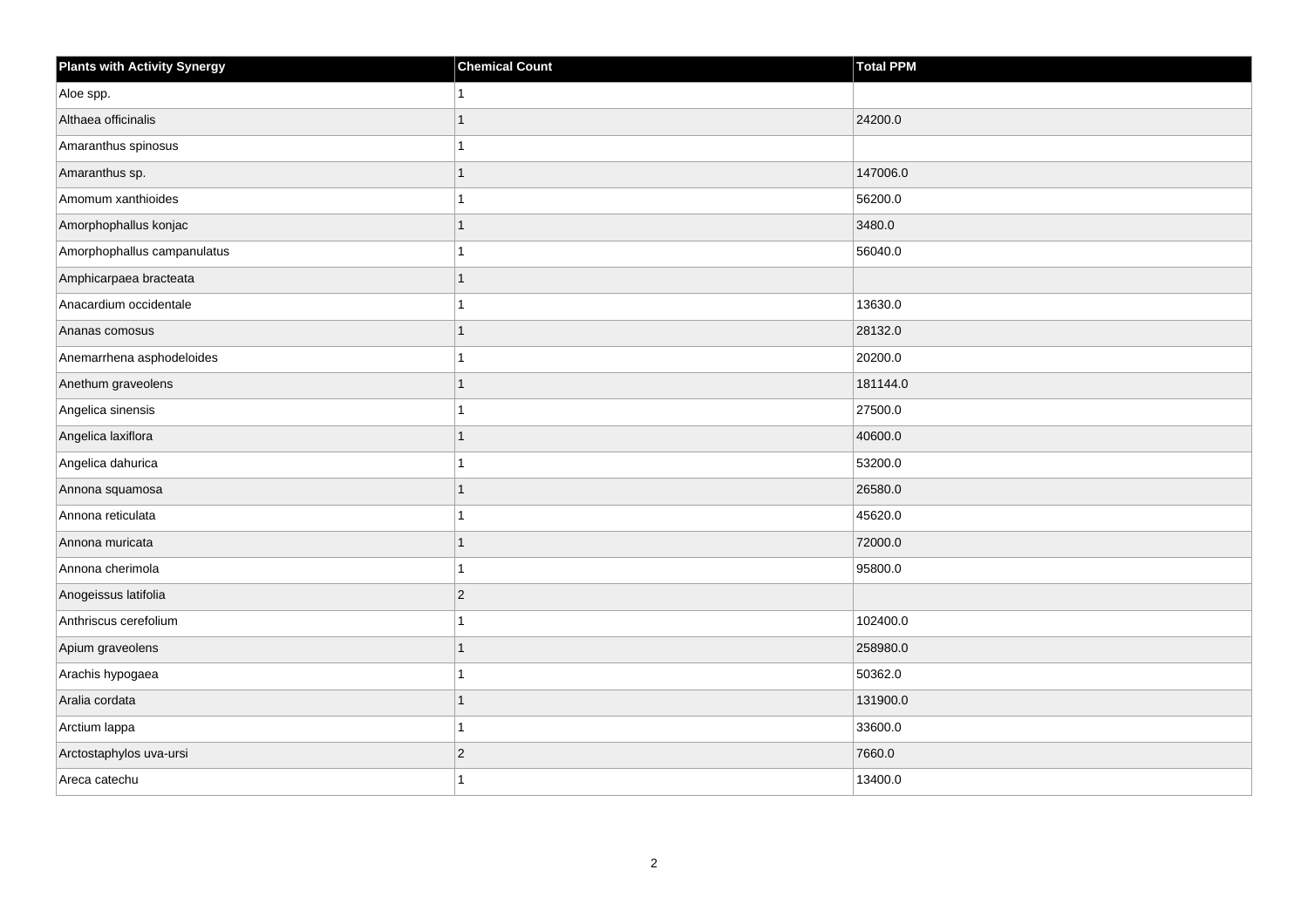| <b>Plants with Activity Synergy</b> | <b>Chemical Count</b> | Total PPM |
|-------------------------------------|-----------------------|-----------|
| Arisaema consanguineum              | 1                     | 360.0     |
| Aristolochia debilis                | 1                     | 43000.0   |
| Armoracia rusticana                 | 1                     | 61150.0   |
| Arnica montana                      | $\overline{1}$        |           |
| Artemisia vulgaris                  | 1                     | 126000.0  |
| Artemisia herba-alba                |                       | 24800.0   |
| Artemisia dracunculus               | 1                     | 65438.0   |
| Artemisia capillaris                | 1                     | 44000.0   |
| Artocarpus heterophyllus            |                       | 30250.0   |
| Artocarpus altilis                  | $\overline{1}$        | 33400.0   |
| Arundo donax                        | 1                     | 51000.0   |
| Asiasarum sieboldii                 |                       | 36400.0   |
| Asiasarum heterotropoides           | 1                     | 36400.0   |
| Asimina triloba                     | 1                     | 31452.0   |
| Aspalathus linearis                 |                       |           |
| Asparagus officinalis               | 1                     | 110400.0  |
| Asparagus lucidus                   |                       | 12700.0   |
| Astragalus membranaceus             |                       | 18000.0   |
| Atractylodes ovata                  | $\mathbf{1}$          | 23400.0   |
| Atractylodes lancea                 | 1                     | 12420.0   |
| Avena sativa                        |                       | 99420.0   |
| Averrhoa carambola                  | $\mathbf{1}$          |           |
| Averrhoa bilimbi                    |                       |           |
| Barosma betulina                    |                       | 23400.0   |
| Belamcanda chinensis                | 1                     | 17880.0   |
| Benincasa hispida                   | 1                     | 56900.0   |
| Berberis vulgaris                   | 1                     | 8740.0    |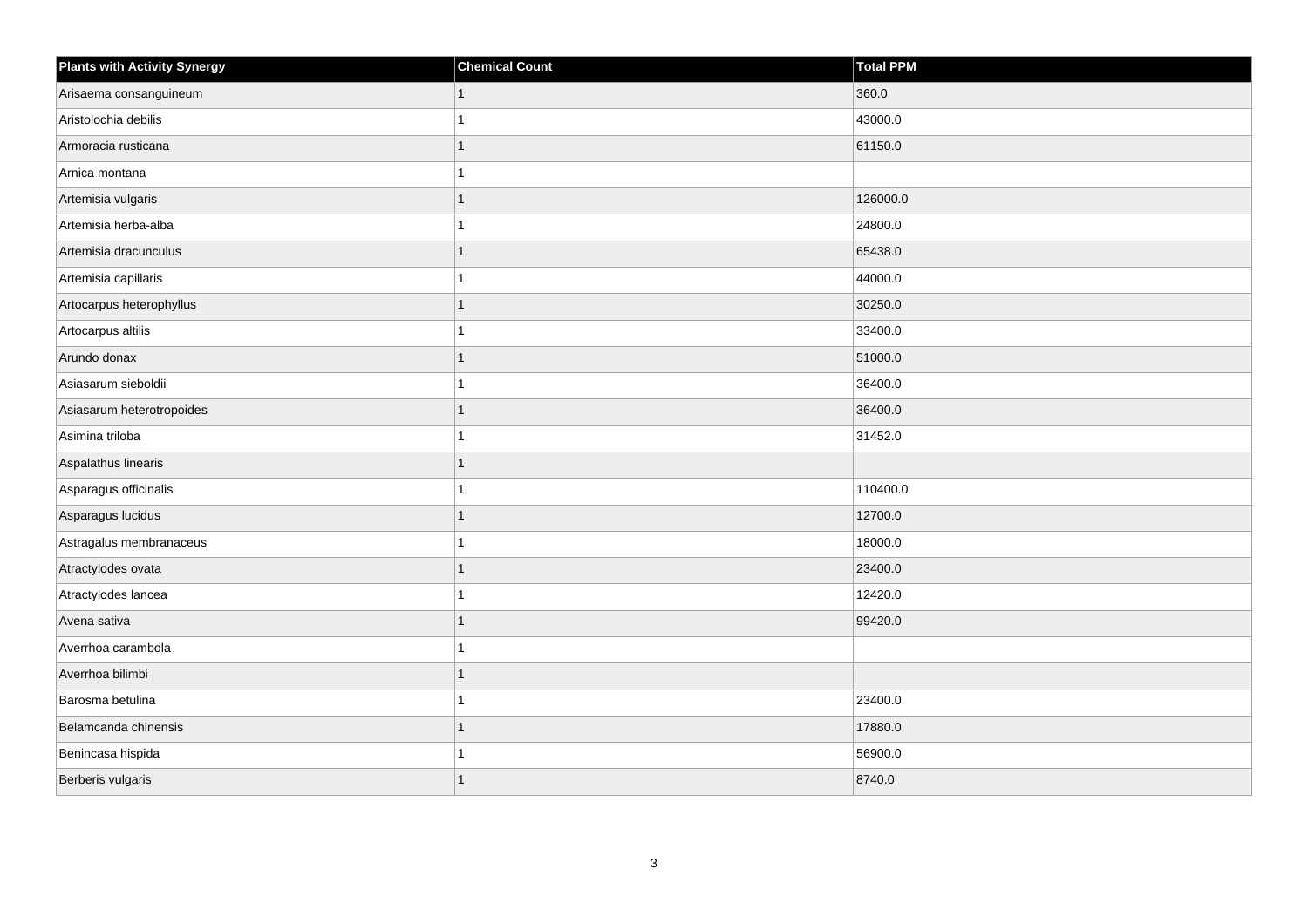| <b>Plants with Activity Synergy</b> | <b>Chemical Count</b> | <b>Total PPM</b> |
|-------------------------------------|-----------------------|------------------|
| Bertholletia excelsa                | 1                     | 12658.0          |
| Beta vulgaris                       | 1                     | 223596.0         |
| Blechnum orientale                  | 1                     | 12300.0          |
| Bletilla striata                    | 1                     | 14760.0          |
| Boehmeria nivea                     | 1                     | 2600.0           |
| Borago officinalis                  | $\mathbf{1}$          | 134420.0         |
| Brassica rapa                       | 1                     | 60000.0          |
| Brassica pekinensis                 | 1                     | 163800.0         |
| Brassica oleracea var. viridis I.   | 1                     | 48514.0          |
| Brassica oleracea var. sabellica I. | 1                     | 60000.0          |
| Brassica oleracea var. italica      | 1                     |                  |
| Brassica oleracea var. gemmifera    |                       | 58686.0          |
| Brassica oleracea var. capitata I.  | 1                     | 85000.0          |
| Brassica oleracea var. botrytis I.  | 1                     | 172700.0         |
| Brassica oleracea                   | 1                     | 77780.0          |
| Brassica nigra                      | 1                     | 56430.0          |
| Brassica napus var. napobrassica    | 1                     | 87700.0          |
| Brassica chinensis                  |                       | 138286.0         |
| Broussonetia papyrifera             | 1                     | 14680.0          |
| Bupleurum chinense                  |                       | 43200.0          |
| Caesalpinia pulcherrima             |                       |                  |
| Cajanus cajan                       | 1                     | 71150.0          |
| Camellia sinensis                   | 1                     | 35200.0          |
| Camellia japonica                   |                       |                  |
| Canavalia ensiformis                | $\mathbf{1}$          | 33200.0          |
| Capsella bursa-pastoris             |                       | 66780.0          |
| Capsicum frutescens                 | 1                     | 68544.0          |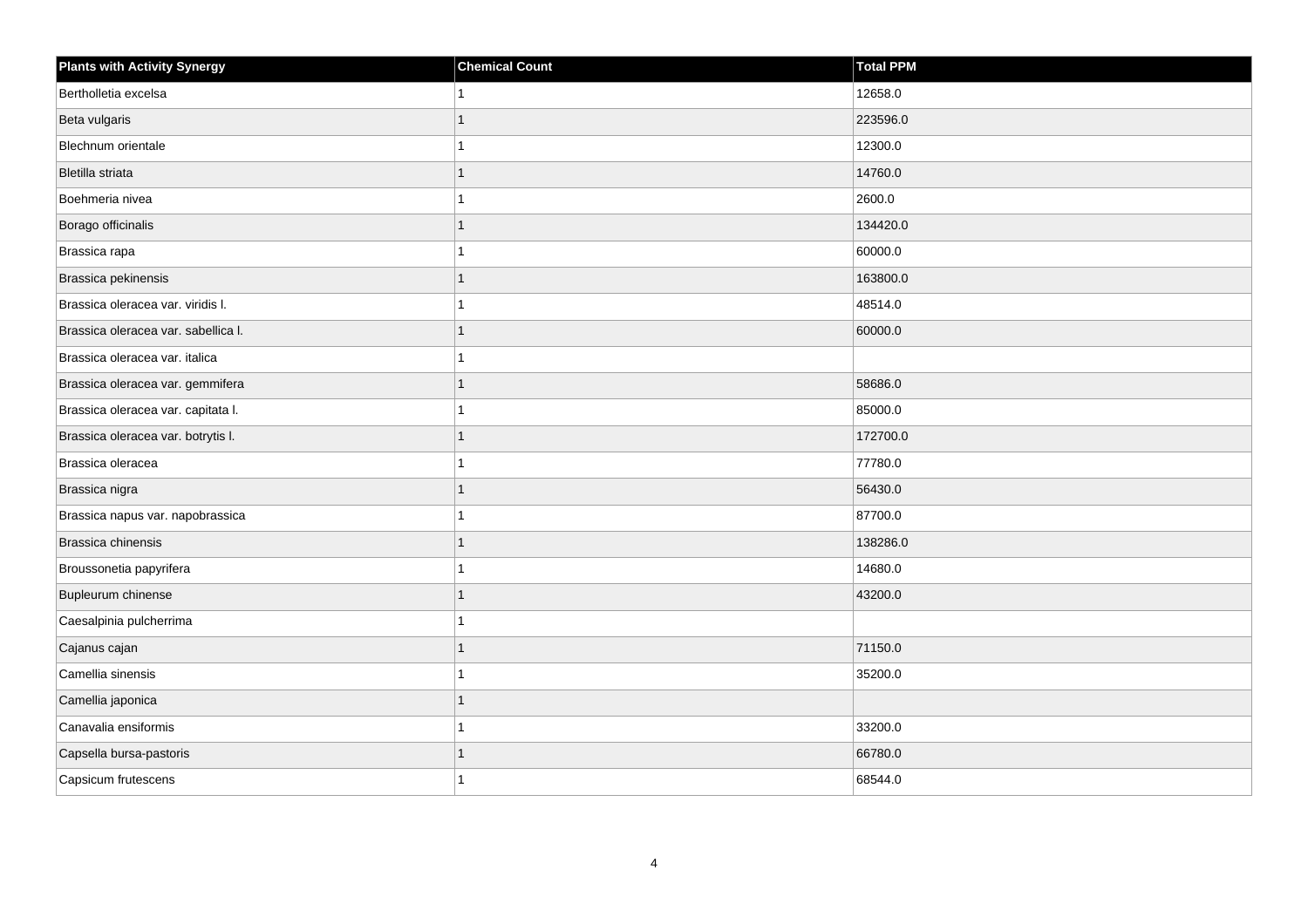| <b>Plants with Activity Synergy</b> | <b>Chemical Count</b> | <b>Total PPM</b> |
|-------------------------------------|-----------------------|------------------|
| Capsicum annuum                     |                       | 48500.0          |
| Carica papaya                       |                       | 88535.0          |
| Carthamus tinctorius                |                       | 41500.0          |
| Carum carvi                         |                       | 31330.0          |
| Carya ovata                         |                       | 39522.0          |
| Carya illinoensis                   |                       | 12484.0          |
| Carya glabra                        |                       | 37400.0          |
| Cassia tora                         |                       | 25400.0          |
| Castanea sativa                     |                       | 17292.0          |
| Castanea mollisima                  |                       | 16448.0          |
| Castanea dentata                    |                       | 15082.0          |
| Catalpa ovata                       |                       | 26000.0          |
| Catha edulis                        |                       | 5400.0           |
| Caulophyllum thalictroides          | 3                     | 14500.0          |
| Celosia cristata                    |                       | 41200.0          |
| Centella asiatica                   |                       | 42563.0          |
| Cephaelis ipecacuanha               |                       | 61500.0          |
| Chaenomeles lagenaria               |                       | 26400.0          |
| Chamaemelum nobile                  |                       | 26400.0          |
| Chamissoa altissima                 |                       |                  |
| Chenopodium album                   |                       | 174200.0         |
| Chondrus crispus                    |                       | 26620.0          |
| Chrysanthemum parthenium            |                       | 45000.0          |
| Chrysanthemum coronarium            |                       | 232260.0         |
| Chrysophyllum cainito               |                       |                  |
| Cicer arietinum                     |                       | 20440.0          |
| Cichorium intybus                   |                       | 103256.0         |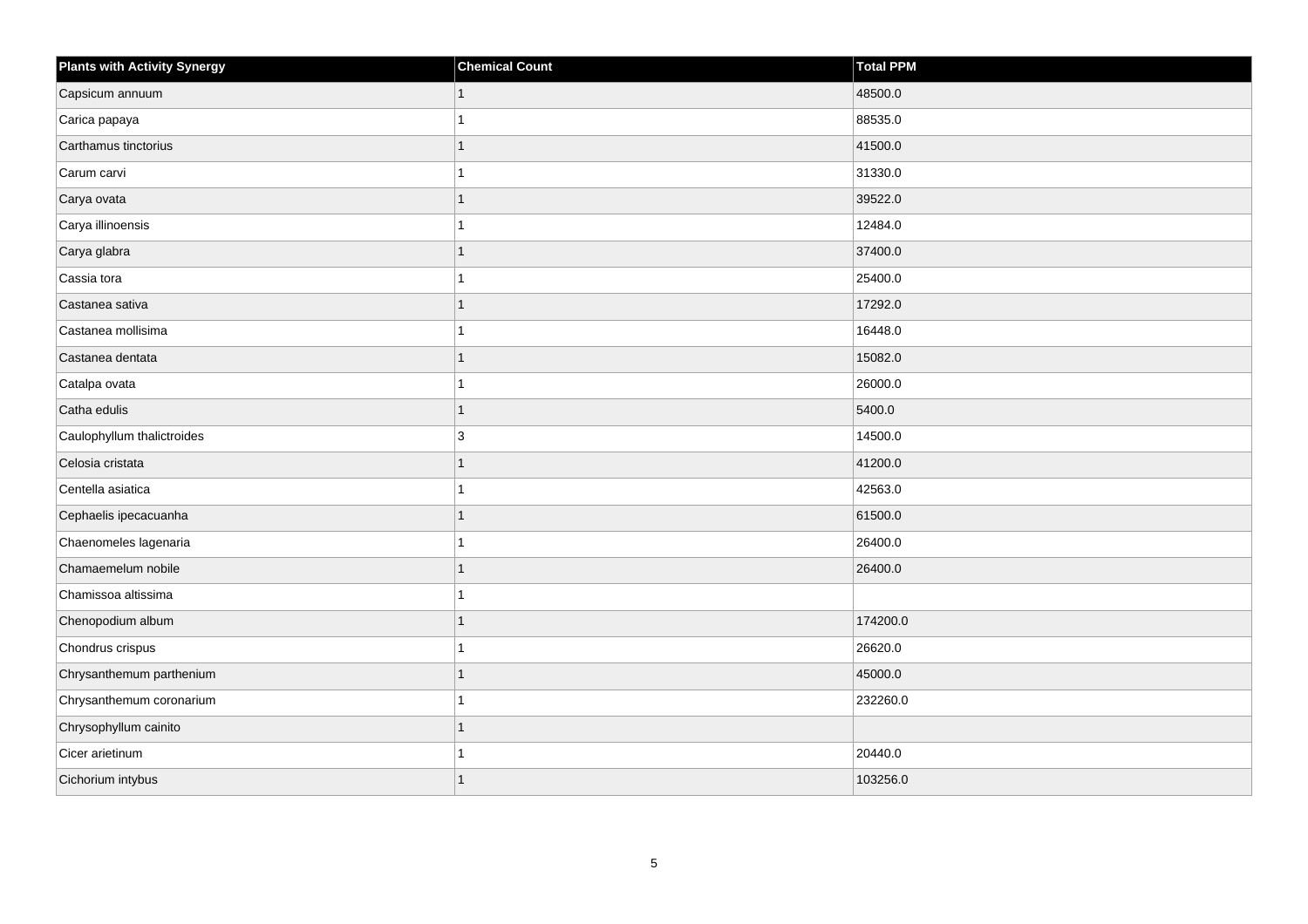| <b>Plants with Activity Synergy</b> | <b>Chemical Count</b> | Total PPM |
|-------------------------------------|-----------------------|-----------|
| Cichorium endivia                   |                       | 192000.0  |
| Cimicifuga racemosa                 |                       | 20600.0   |
| Cimicifuga dahurica                 |                       | 37200.0   |
| Cinchona spp                        |                       |           |
| Cinnamomum verum                    |                       | 12000.0   |
| Cinnamomum sieboldii                |                       | 26000.0   |
| Cinnamomum burmannii                |                       | 12000.0   |
| Cinnamomum aromaticum               |                       | 31000.0   |
| Cistanche salsa                     |                       | 34200.0   |
| Citrullus lanatus                   |                       | 36000.0   |
| Citrus sinensis                     |                       | 27544.0   |
| Citrus reticulata                   |                       | 26254.0   |
| Citrus paradisi                     |                       | 62560.0   |
| Citrus medica                       |                       | 31000.0   |
| Citrus limon                        |                       | 29400.0   |
| Citrus aurantium                    |                       | 27600.0   |
| Citrus aurantiifolia                |                       | 19066.0   |
| Cnicus benedictus                   |                       | 52000.0   |
| Cnidium officinale                  |                       | 17500.0   |
| Cocos nucifera                      |                       | 22982.0   |
| Coix lacryma-jobi                   |                       | 4720.0    |
| Colocasia esculenta                 | 1                     | 147068.0  |
| Coptis spp                          |                       | 13680.0   |
| Coptis japonica                     |                       | 13680.0   |
| Coptis chinensis                    |                       | 13680.0   |
| Corchorus olitorius                 |                       | 91000.0   |
| Coriandrum sativum                  |                       | 125916.0  |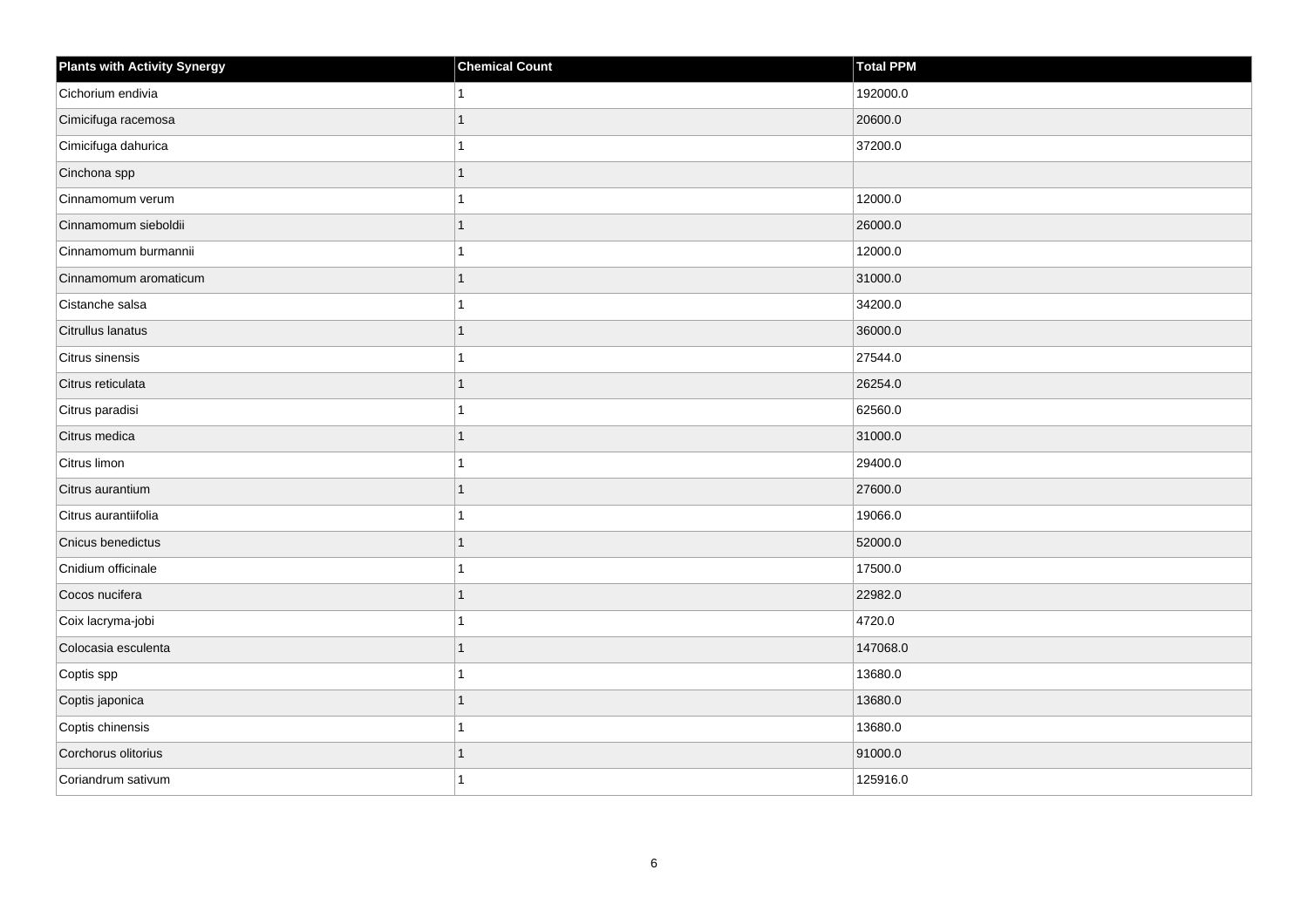| <b>Plants with Activity Synergy</b> | <b>Chemical Count</b> | <b>Total PPM</b> |
|-------------------------------------|-----------------------|------------------|
| Cornus officinalis                  |                       | 39000.0          |
| Corylus avellana                    |                       | 20866.0          |
| Crataegus rhipidophylla             |                       |                  |
| Crataegus laevigata                 |                       | 22000.0          |
| Crataegus cuneata                   |                       | 23800.0          |
| Cucumis sativus                     |                       | 145000.0         |
| Cucumis melo                        | 1                     | 88000.0          |
| Cucurbita spp                       |                       | 61710.0          |
| Cucurbita pepo                      |                       | 185962.0         |
| Cucurbita foetidissima              | 4                     |                  |
| Cuminum cyminum                     | 1                     | 41832.0          |
| Curcuma longa                       |                       | 82542.0          |
| Cyamopsis tetragonoloba             | 1                     |                  |
| Cydonia oblonga                     |                       | 24320.0          |
| Cymbopogon citratus                 |                       | 46000.0          |
| Cynanchum atratum                   |                       | 26400.0          |
| Cynara cardunculus                  |                       | 59560.0          |
| Cyperus rotundus                    |                       | 20200.0          |
| Cypripedium pubescens               | 1                     | 18680.0          |
| Cyrtosperma chamissonis             |                       | 5150.0           |
| Daucus carota                       |                       | 92720.0          |
| Dendrobium nobile                   |                       | 14400.0          |
| Dioscorea villosa                   |                       |                  |
| Dioscorea sp.                       |                       | 10840.0          |
| Dioscorea pentaphylla               | 1                     | 50700.0          |
| Dioscorea bulbifera                 |                       | 7140.0           |
| Dioscorea alata                     |                       | 30080.0          |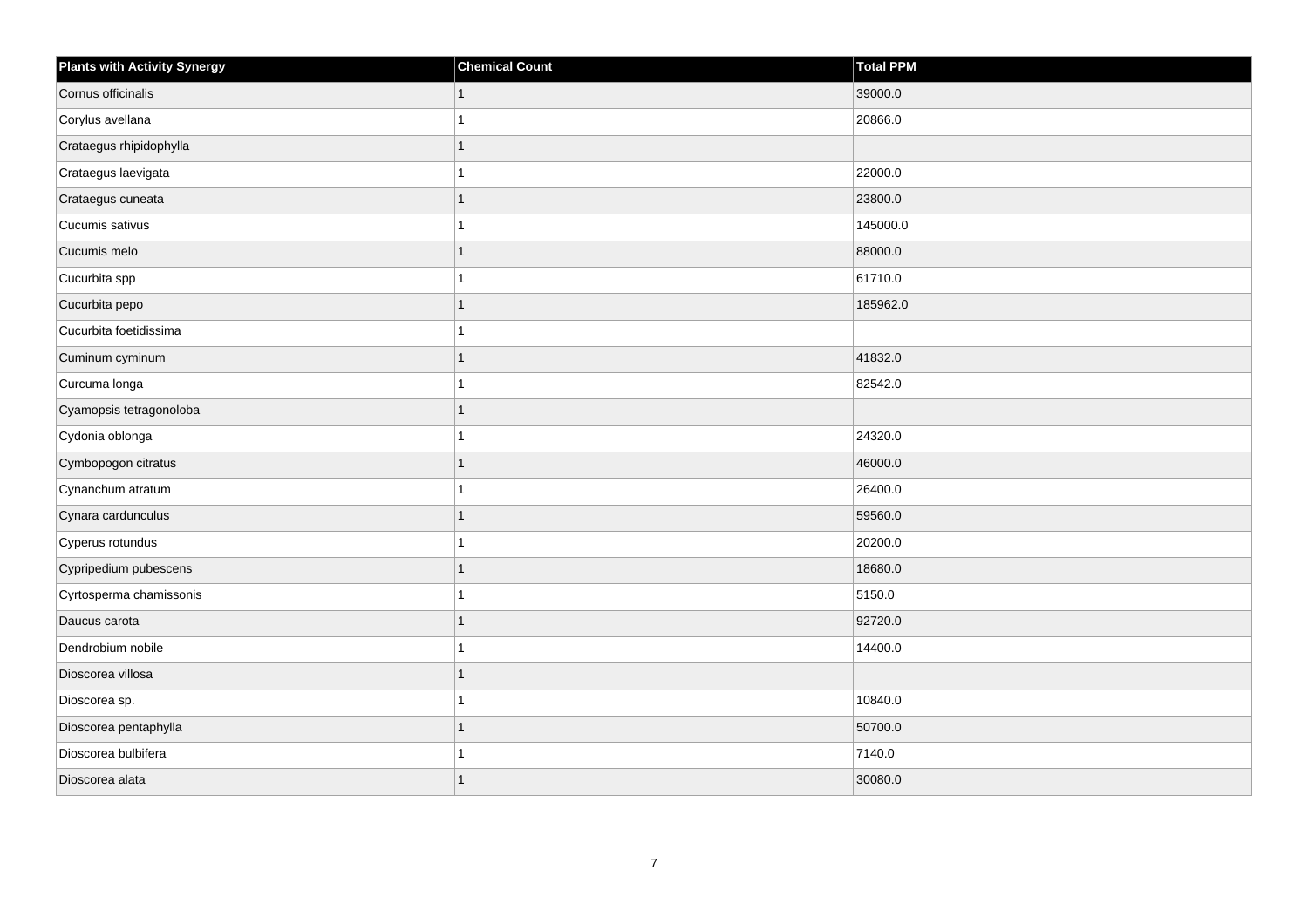| <b>Plants with Activity Synergy</b> | <b>Chemical Count</b> | Total PPM |
|-------------------------------------|-----------------------|-----------|
| Diospyros virginiana                |                       | 81820.0   |
| Dipsacus fullonum                   | 1                     |           |
| Drynaria fortunei                   | 1                     | 33800.0   |
| Dryopteris filix-mas                | $\overline{1}$        | 30000.0   |
| Durio zibethinus                    | 1                     |           |
| Echinacea spp                       | 1                     | 16180.0   |
| Echinacea purpurea                  | 1                     |           |
| Elaeagnus umbellatus                | 1                     |           |
| Eleocharis dulcis                   |                       |           |
| Elettaria cardamomum                | 1                     | 25714.0   |
| Eleutherococcus senticosus          |                       |           |
| Elytrigia repens                    | $\overline{1}$        | 19560.0   |
| Ephedra spp                         | 1                     | 26600.0   |
| Ephedra sinica                      | 1                     | 26400.0   |
| Equisetum hyemale                   |                       | 29800.0   |
| Equisetum arvense                   | $\overline{1}$        | 33600.0   |
| Eriobotrya japonica                 |                       | 86264.0   |
| Eriocaulon sp                       | 1                     | 12100.0   |
| Eriodictyon californicum            | 1                     |           |
| Erythroxylum novogranatense         | 1                     | 20800.0   |
| Erythroxylum coca                   |                       | 43200.0   |
| Eucalyptus globulus                 | $\overline{1}$        |           |
| Eucommia ulmoides                   |                       | 12340.0   |
| Euodia rutaecarpa                   | 1                     | 29200.0   |
| Eupatorium perfoliatum              | $\overline{c}$        |           |
| Euphrasia officinalis               | 1                     | 26000.0   |
| Fagopyrum esculentum                | 1                     | 8960.0    |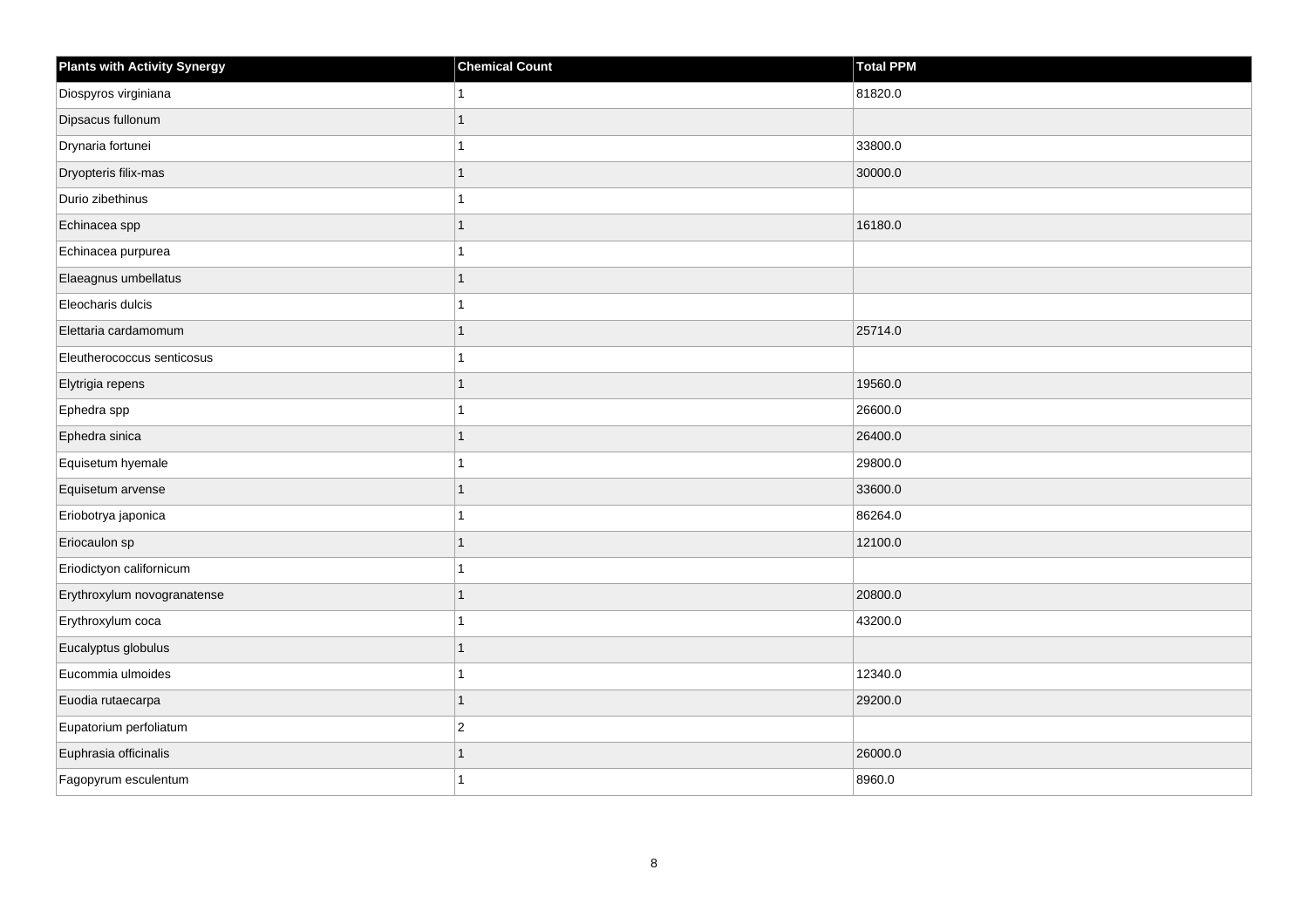| <b>Plants with Activity Synergy</b> | <b>Chemical Count</b> | Total PPM |
|-------------------------------------|-----------------------|-----------|
| Fallopia japonica                   |                       | 44000.0   |
| Feijoa sellowiana                   |                       |           |
| Ficus carica                        |                       | 23324.0   |
| Firmiana simplex                    |                       | 29000.0   |
| Foeniculum vulgare                  |                       | 118200.0  |
| Forsythia suspensa                  |                       | 19120.0   |
| Fragaria spp                        | $\overline{2}$        | 45000.0   |
| Frangula purshiana                  |                       | 7960.0    |
| Frangula alnus                      |                       |           |
| Fraxinus rhynchophylla              |                       | 12160.0   |
| Fritillaria thunbergii              |                       | 11960.0   |
| Fucus vesiculosus                   |                       | 42200.0   |
| Garcinia mangostana                 | 1                     |           |
| Gardenia jasminoides                |                       | 30600.0   |
| Gastrodia elata                     |                       | 25800.0   |
| Genipa americana                    |                       | 64600.0   |
| Gentiana scabra                     |                       | 17960.0   |
| Gentiana lutea                      |                       | 17540.0   |
| Geranium thunbergii                 | $\overline{2}$        | 29800.0   |
| Ginkgo biloba                       |                       | 22788.0   |
| Glechoma hederacea                  |                       | 92000.0   |
| Glehnia littoralis                  |                       | 27800.0   |
| Glycine max                         |                       | 106562.0  |
| Glycyrrhiza uralensis               |                       | 6280.0    |
| Glycyrrhiza glabra                  | 1                     | 22800.0   |
| Gymnema sylvestre                   |                       |           |
| Hamamelis virginiana                | $\overline{c}$        |           |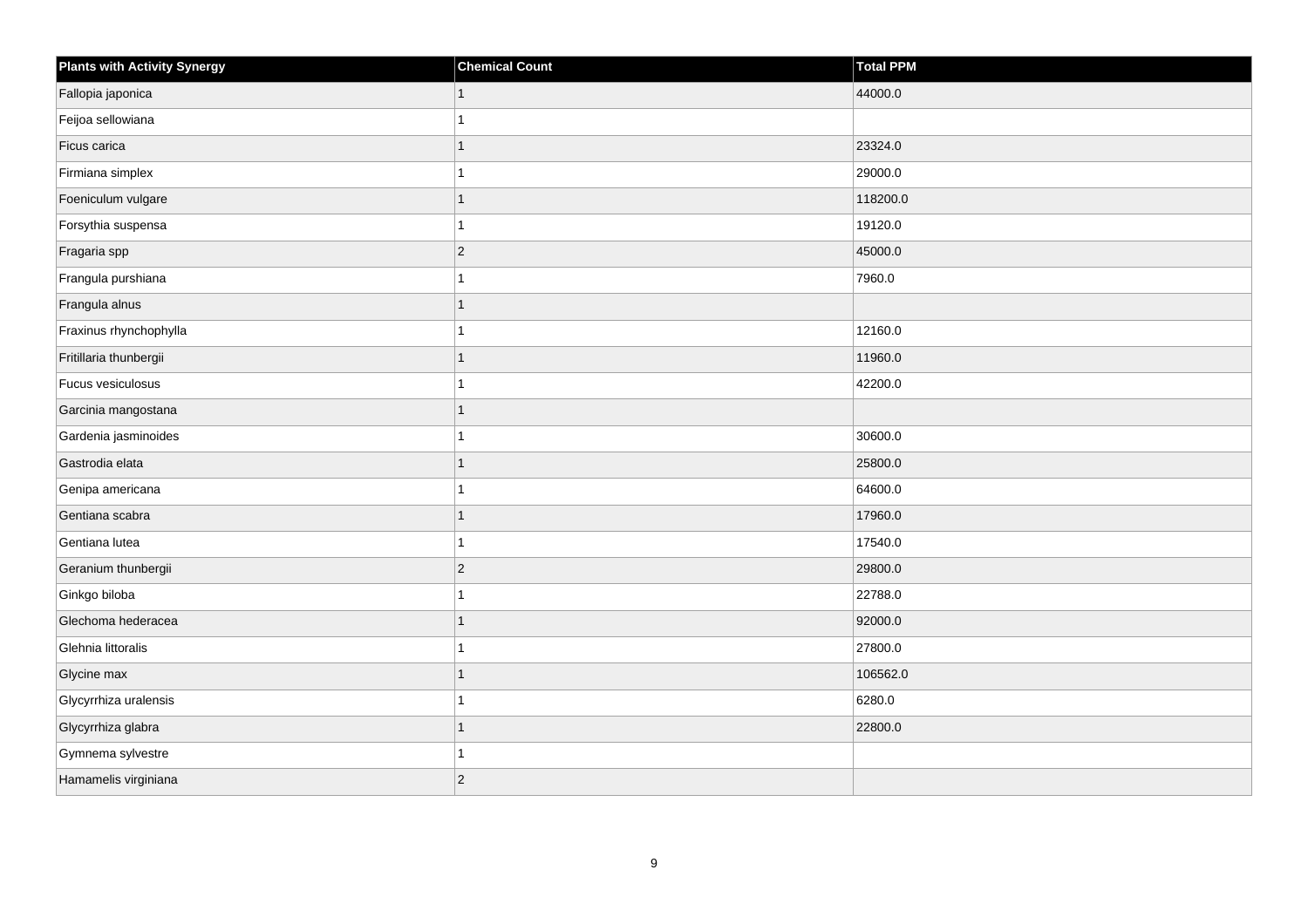| Plants with Activity Synergy | <b>Chemical Count</b> | Total PPM |
|------------------------------|-----------------------|-----------|
| Harpagophytum procumbens     |                       | 19820.0   |
| Hedera helix                 | 1                     |           |
| Helianthus tuberosus         |                       | 79400.0   |
| Helianthus annuus            |                       | 14560.0   |
| Hibiscus sabdariffa          |                       | 18800.0   |
| Hordeum vulgare              |                       | 170060.0  |
| Houttuynia cordata           |                       | 108600.0  |
| Humulus lupulus              | 1                     | 43850.0   |
| Hydrangea arborescens        |                       | 31620.0   |
| Hydrastis canadensis         | 1                     | 12360.0   |
| Hyoscyamus niger             |                       | 11360.0   |
| Inula helenium               | $ 2\rangle$           |           |
| Ipomoea batatas              | 1                     | 115992.0  |
| Ipomoea aquatica             | 1                     | 98400.0   |
| Isatis tinctoria             |                       | 32600.0   |
| Juglans regia                | 1                     | 13740.0   |
| Juglans nigra                |                       | 40624.0   |
| Juglans cinerea              |                       | 14986.0   |
| Juncus effusus               | 1                     | 15240.0   |
| Juniperus virginiana         | 1                     | 28160.0   |
| Juniperus communis           | $\overline{2}$        | 19140.0   |
| Jussiaea repens              | $\mathbf{1}$          | 38400.0   |
| Lablab purpureus             |                       | 41550.0   |
| Lactuca sativa               |                       | 243600.0  |
| Lagenaria siceraria          | 1                     | 67270.0   |
| Lantana camara               |                       | 18000.0   |
| Larrea tridentata            |                       | 27400.0   |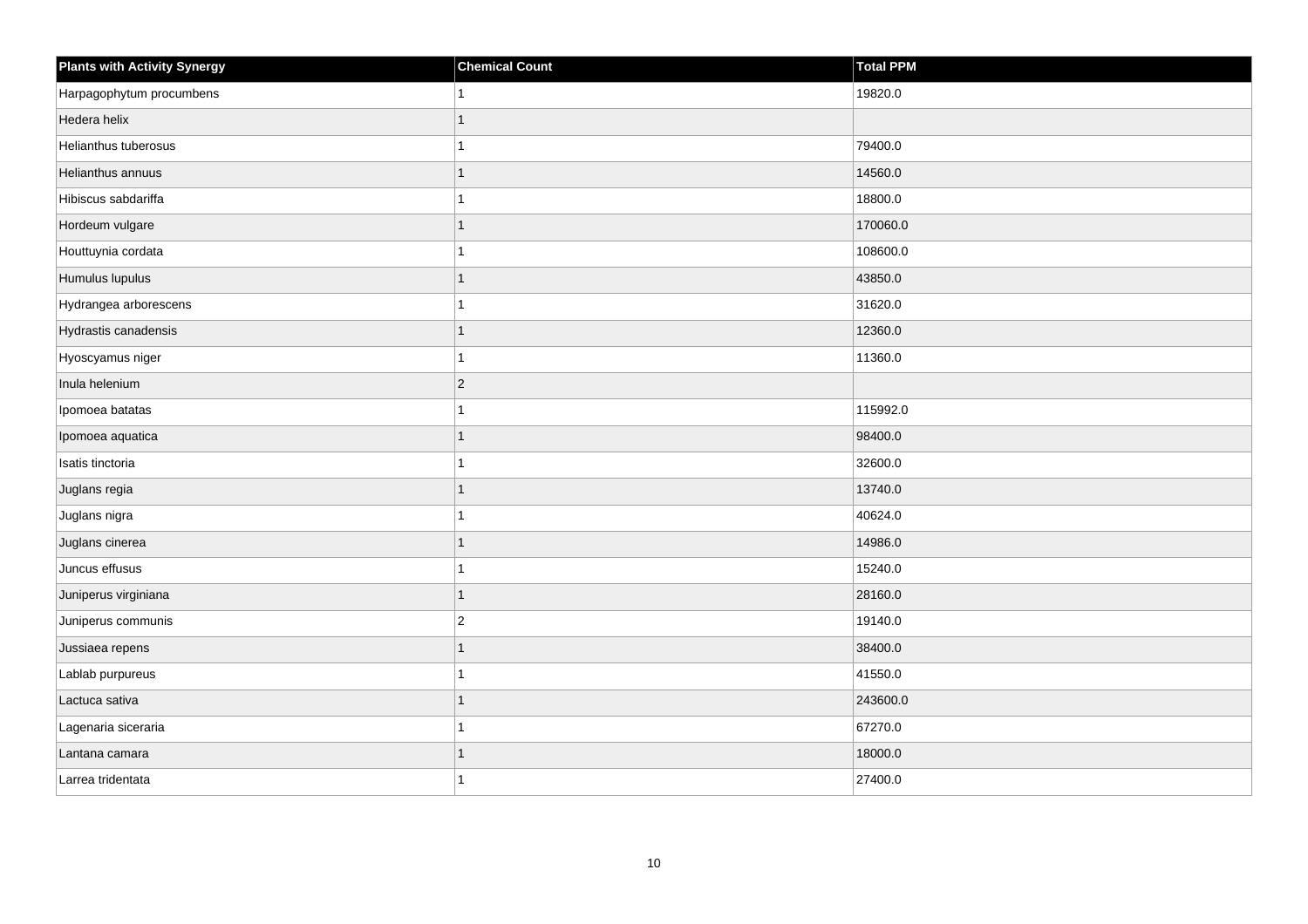| <b>Plants with Activity Synergy</b> | <b>Chemical Count</b> | Total PPM |
|-------------------------------------|-----------------------|-----------|
| Lens culinaris                      |                       | 43870.0   |
| Lepidium sativum                    |                       | 114340.0  |
| Lepidium meyenii                    |                       |           |
| Ligustrum lucidum                   |                       | 33600.0   |
| Ligustrum japonicum                 |                       | 33600.0   |
| Linum usitatissimum                 |                       | 64818.0   |
| Liquidambar styraciflua             |                       | 104920.0  |
| Lobelia inflata                     |                       | 25200.0   |
| Lonicera japonica                   |                       | 40200.0   |
| Lophatherum gracile                 |                       | 44800.0   |
| Luffa aegyptiaca                    |                       | 55600.0   |
| Lupinus albus                       |                       | 22600.0   |
| Lycium chinense                     |                       | 149236.0  |
| Lycopersicon esculentum             |                       | 211600.0  |
| Lycopodium clavatum                 |                       | 36000.0   |
| Lygodium japonicum                  |                       | 14760.0   |
| Macadamia spp                       |                       | 7570.0    |
| Magnolia officinalis                |                       | 5120.0    |
| Magnolia kobus                      | 1                     | 19560.0   |
| Magnolia fargesii                   |                       | 19560.0   |
| Magnolia denudata                   |                       | 19560.0   |
| Malpighia glabra                    |                       | 48690.0   |
| Malus domestica                     |                       | 24280.0   |
| Mammea americana                    |                       |           |
| Mangifera indica                    | 1                     | 18950.0   |
| Manihot esculenta                   |                       | 48520.0   |
| Manilkara zapota                    |                       |           |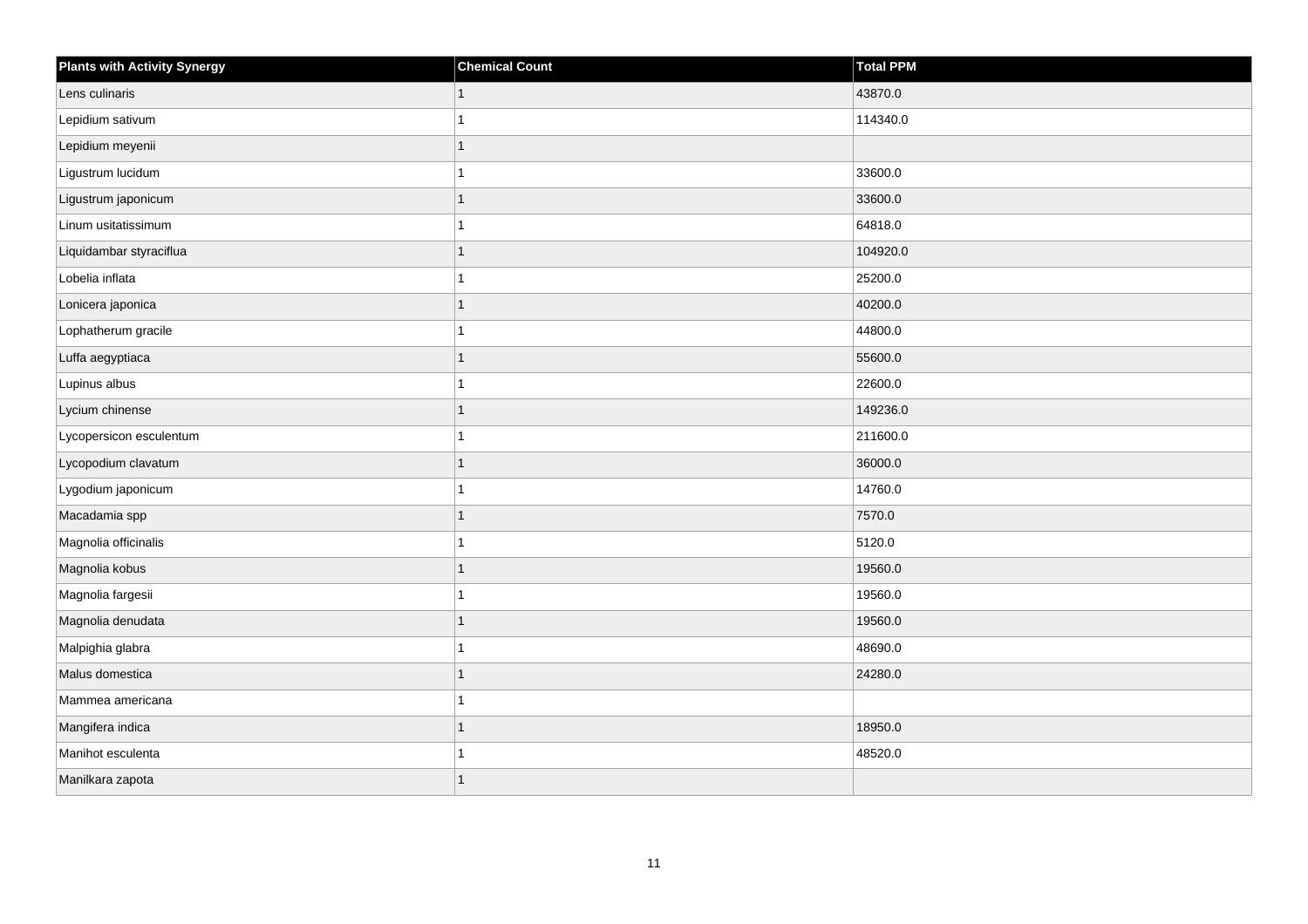| <b>Plants with Activity Synergy</b> | <b>Chemical Count</b> | Total PPM |
|-------------------------------------|-----------------------|-----------|
| Medicago sativa                     | 1                     | 32300.0   |
| Mentha x rotundifolia               | 1                     | 34200.0   |
| Mentha x piperita                   | 1                     | 45200.0   |
| Mentha spicata                      | 1                     |           |
| Mentha pulegium                     | 1                     | 30620.0   |
| Mentha arvensis var. piperascens    | 1                     | 70200.0   |
| Mimosa pudica                       | $\overline{1}$        | 22800.0   |
| Momordica charantia                 | 1                     | 156234.0  |
| Morinda sp                          | 1                     | 11320.0   |
| Moringa oleifera                    | 1                     |           |
| Morus alba                          | 1                     | 30806.0   |
| Muntingia calabura                  | $\mathbf{1}$          |           |
| Murraya sp                          | $\overline{1}$        | 31224.0   |
| Murraya koenigii                    | 1                     |           |
| Musa x paradisiaca                  | 1                     | 31781.0   |
| Myrciaria dubia                     | 1                     |           |
| Myrica cerifera                     | 1                     | 3920.0    |
| Myristica fragrans                  | 1                     | 19680.0   |
| Nardostachys chinensis              | $\mathbf{1}$          | 21600.0   |
| Nasturtium officinale               | 1                     | 132000.0  |
| Nelumbo nucifera                    | 1                     | 103154.0  |
| Nepeta cataria                      | $\overline{1}$        | 47000.0   |
| Nigella sativa                      | 1                     | 11640.0   |
| Notopterygium incisum               | 1                     | 20400.0   |
| Nyssa sylvatica                     | $\mathbf{1}$          | 69440.0   |
| Ocimum basilicum                    | 1                     | 85800.0   |
| Oenothera biennis                   | 1                     | 85354.0   |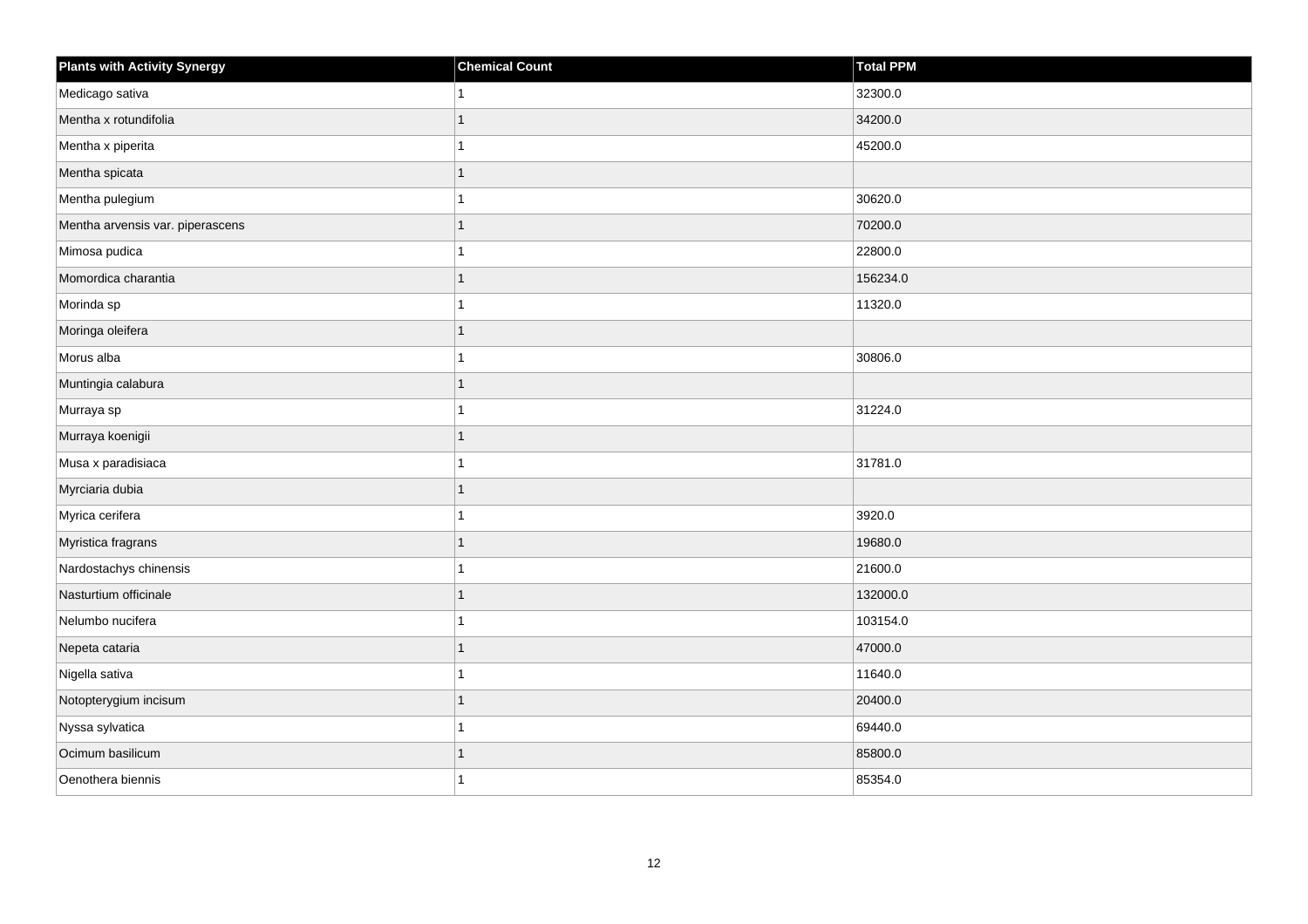| <b>Plants with Activity Synergy</b> | <b>Chemical Count</b> | Total PPM |
|-------------------------------------|-----------------------|-----------|
| Olea europaea                       |                       | 5046.0    |
| Ophiopogon japonicus                |                       | 21200.0   |
| Opuntia ficus-indica                |                       | 21870.0   |
| Origanum vulgare                    |                       | 37294.0   |
| Origanum majorana                   |                       | 34450.0   |
| Oryza sativa                        |                       | 30062.0   |
| Pachira macrocarpa                  |                       | 14000.0   |
| Pachyrhizus erosus                  |                       | 32260.0   |
| Paeonia suffruticosa                |                       | 13400.0   |
| Paeonia moutan                      |                       | 13400.0   |
| Paeonia lactiflora                  | 1                     | 15720.0   |
| Panax quinquefolius                 |                       | 67600.0   |
| Panax japonicus                     |                       | 22000.0   |
| Panax ginseng                       |                       | 13130.0   |
| Panicum maximum                     |                       |           |
| Papaver somniferum                  |                       | 16358.0   |
| Parthenium integrifolium            |                       |           |
| Passiflora incarnata                |                       |           |
| Passiflora foetida                  | 1                     |           |
| Passiflora edulis                   |                       |           |
| Pastinaca sativa                    |                       | 80000.0   |
| Pausinystalia johimbe               |                       |           |
| Peperomia pereskiifolia             |                       |           |
| Peperomia pelucida                  |                       |           |
| Perideridia gairdneri               | 1                     | 25800.0   |
| Perilla frutescens                  |                       | 145058.0  |
| Persea americana                    |                       | 54940.0   |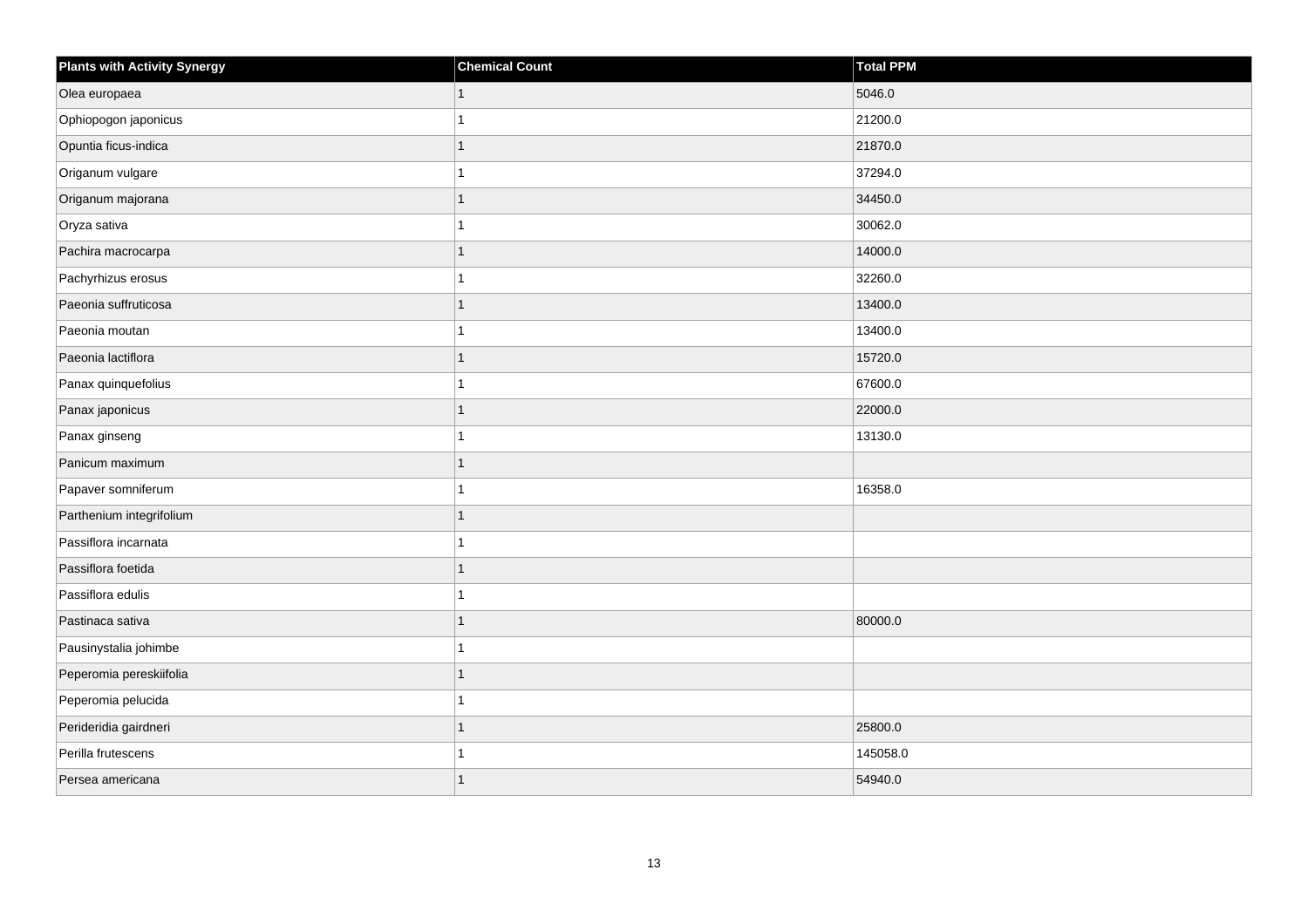| <b>Plants with Activity Synergy</b> | <b>Chemical Count</b> | <b>Total PPM</b> |
|-------------------------------------|-----------------------|------------------|
| Petasites japonicus                 | $\mathbf{1}$          | 107800.0         |
| Petroselinum crispum                | $\mathbf{1}$          | 107666.0         |
| Peucedanum decursivum               | $\mathbf{1}$          | 59200.0          |
| Phaseolus vulgaris                  | $\mathbf{1}$          | 199356.0         |
| Phaseolus lunatus                   | $\overline{1}$        | 78000.0          |
| Phaseolus coccineus                 | $\overline{1}$        | 71614.0          |
| Phaseolus acutifolius               | $\mathbf{1}$          |                  |
| Phellodendron amurense              | $\mathbf{1}$          | 8740.0           |
| Phoenix dactylifera                 | 3                     | 97840.0          |
| Phyllanthus emblica                 | $\vert$ 2             | 27920.0          |
| Phyllanthus acidus                  | $\mathbf{1}$          | 31790.0          |
| Physalis peruviana                  | $\mathbf{1}$          | 37420.0          |
| Physalis ixocarpa                   | $\mathbf{1}$          | 72500.0          |
| Phytelephas aequatorialis           | $\mathbf{1}$          |                  |
| Pimenta dioica                      | 1                     |                  |
| Pimpinella anisum                   | $\mathbf{1}$          | 31846.0          |
| Pinellia ternata                    | $\overline{1}$        | 3880.0           |
| Pinus pinea                         | $\overline{1}$        |                  |
| Pinus edulis                        | $\mathbf{1}$          |                  |
| Pinus echinata                      | $\mathbf{1}$          | 16800.0          |
| Piper nigrum                        | 1                     | 30154.0          |
| Pistacia vera                       | $\mathbf{1}$          | 22986.0          |
| Pisum sativum                       | 1                     | 127534.0         |
| Plantago psyllium                   | $\overline{1}$        | 16220.0          |
| Plantago major                      | $\mathbf{1}$          |                  |
| Plantago asiatica                   | $\mathbf{1}$          | 39200.0          |
| Platycodon grandiflorum             | $\mathbf 1$           | 13320.0          |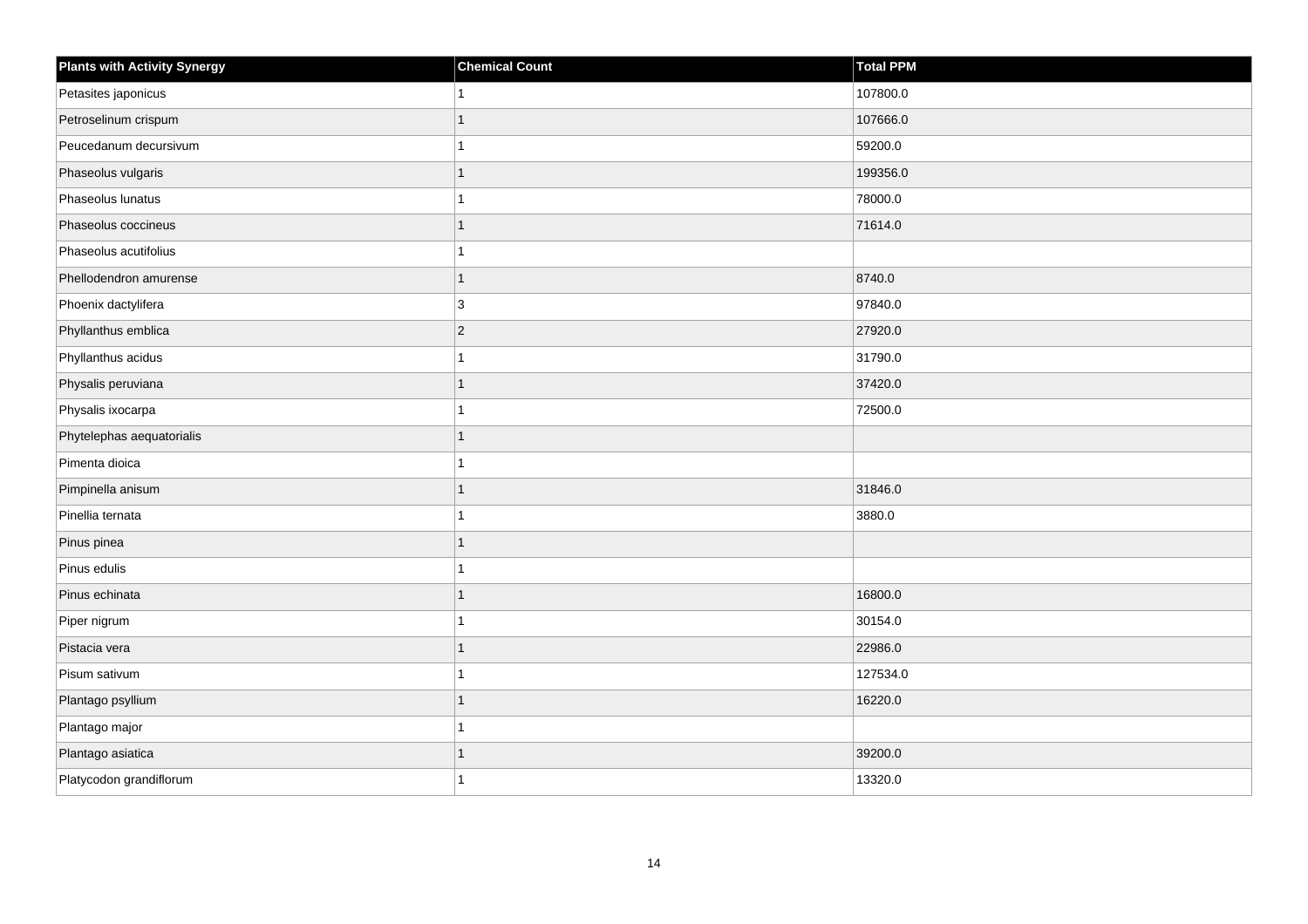| <b>Plants with Activity Synergy</b> | <b>Chemical Count</b> | Total PPM |
|-------------------------------------|-----------------------|-----------|
| Polygala tenuifolia                 |                       | 5800.0    |
| Polygonum multiflorum               |                       | 39840.0   |
| Polypodium vulgare                  |                       |           |
| Polystichum polyblepharum           |                       | 40000.0   |
| Portulaca oleracea                  |                       | 162400.0  |
| Prunella vulgaris                   |                       | 23800.0   |
| Prunus serotina                     | 1                     | 84000.0   |
| Prunus persica                      |                       | 96964.0   |
| Prunus dulcis                       |                       | 17120.0   |
| Prunus domestica                    |                       | 88400.0   |
| Prunus cerasus                      |                       | 38554.0   |
| Prunus armeniaca                    |                       | 60696.0   |
| Psidium guajava                     | 1                     | 43316.0   |
| Psidium cattleianum                 |                       | 31760.0   |
| Psophocarpus tetragonolobus         |                       | 52950.0   |
| Psoralea esculenta                  |                       | 5600.0    |
| Pueraria pseudohirsuta              |                       | 22400.0   |
| Pueraria montana                    |                       | 72100.0   |
| Pulsatilla chinensis                | 1                     | 28400.0   |
| Punica granatum                     | $\overline{2}$        | 37900.0   |
| Pyrus communis                      |                       | 22500.0   |
| Quercus velutina                    |                       | 16120.0   |
| Quercus stellata                    |                       | 18480.0   |
| Quercus rubra                       |                       | 35450.0   |
| Quercus robur                       | 1                     |           |
| Quercus phellos                     |                       | 11760.0   |
| Quercus alba                        | $\overline{c}$        | 18392.0   |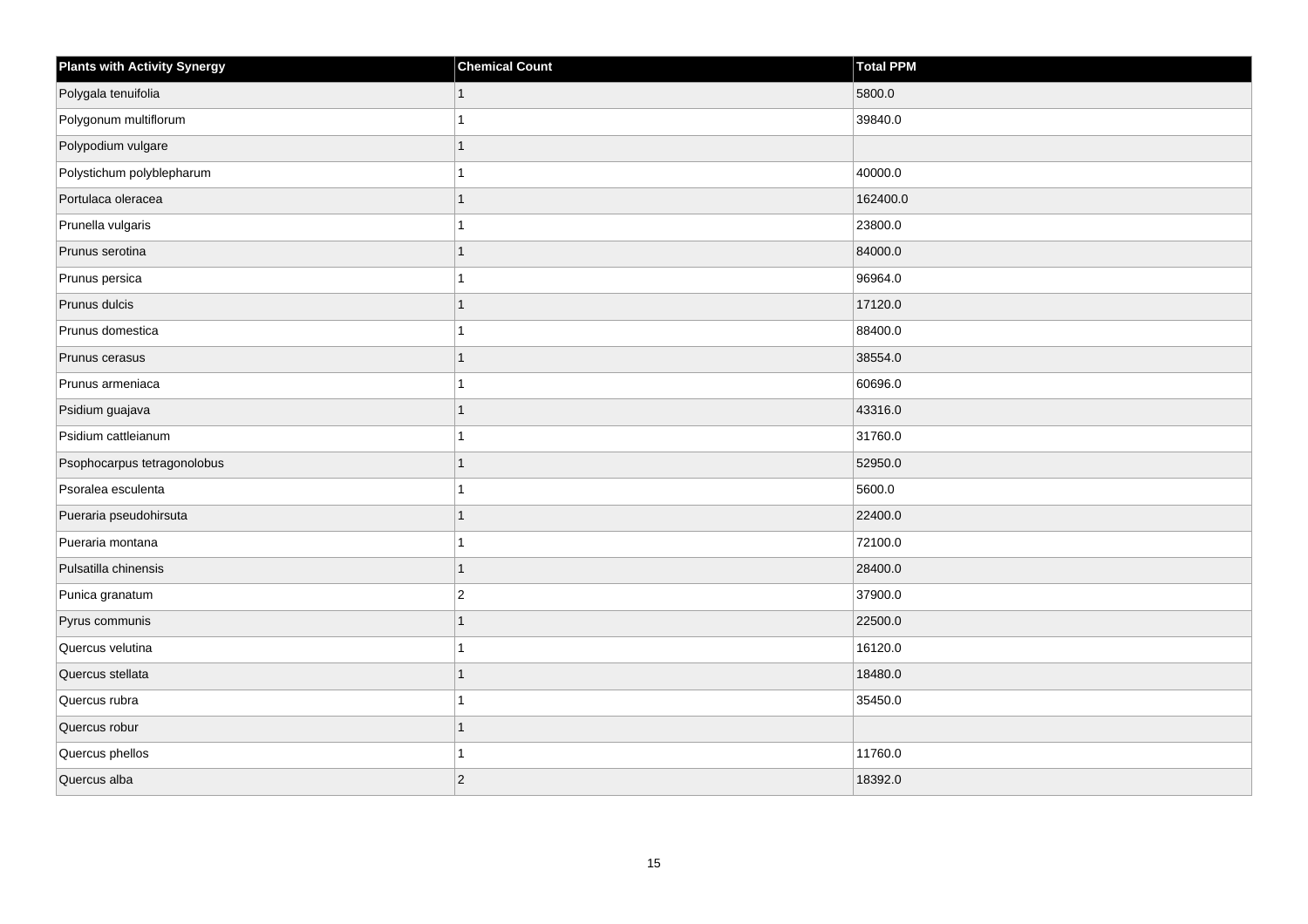| <b>Plants with Activity Synergy</b> | <b>Chemical Count</b> | Total PPM |
|-------------------------------------|-----------------------|-----------|
| Quisqualis indica                   |                       | 39800.0   |
| Raphanus sativus                    |                       | 323146.0  |
| Rauvolfia vomitoria                 | $\overline{c}$        |           |
| Rauvolfia tetraphylla               | $\overline{2}$        |           |
| Rauvolfia serpentina                |                       |           |
| Rehmannia glutinosa                 |                       | 19460.0   |
| Rheum rhabarbarum                   |                       | 132800.0  |
| Rheum palmatum                      | 1                     | 43200.0   |
| Rhizophora mangle                   |                       | 13000.0   |
| Rhodymenia palmata                  |                       | 45400.0   |
| Rhus glabra                         |                       | 29480.0   |
| Rhus copallina                      |                       | 101000.0  |
| Ribes uva-crispa                    |                       | 41660.0   |
| Ribes rubrum                        | 1                     | 42500.0   |
| Ribes nigrum                        |                       | 42220.0   |
| Rosa laevigata                      | 1                     | 26000.0   |
| Rosa canina                         |                       | 29270.0   |
| Rosmarinus officinalis              |                       | 22568.0   |
| Rubia cordifolia                    |                       | 25200.0   |
| Rubus idaeus                        |                       | 26800.0   |
| Rubus chingii                       |                       | 25000.0   |
| Rubus chamaemorus                   | 1                     | 23750.0   |
| Rumex crispus                       |                       | 24400.0   |
| Rumex acetosa                       |                       | 80000.0   |
| Ruscus aculeatus                    |                       | 18680.0   |
| Salix alba                          |                       | 19660.0   |
| Salvia officinalis                  |                       | 72660.0   |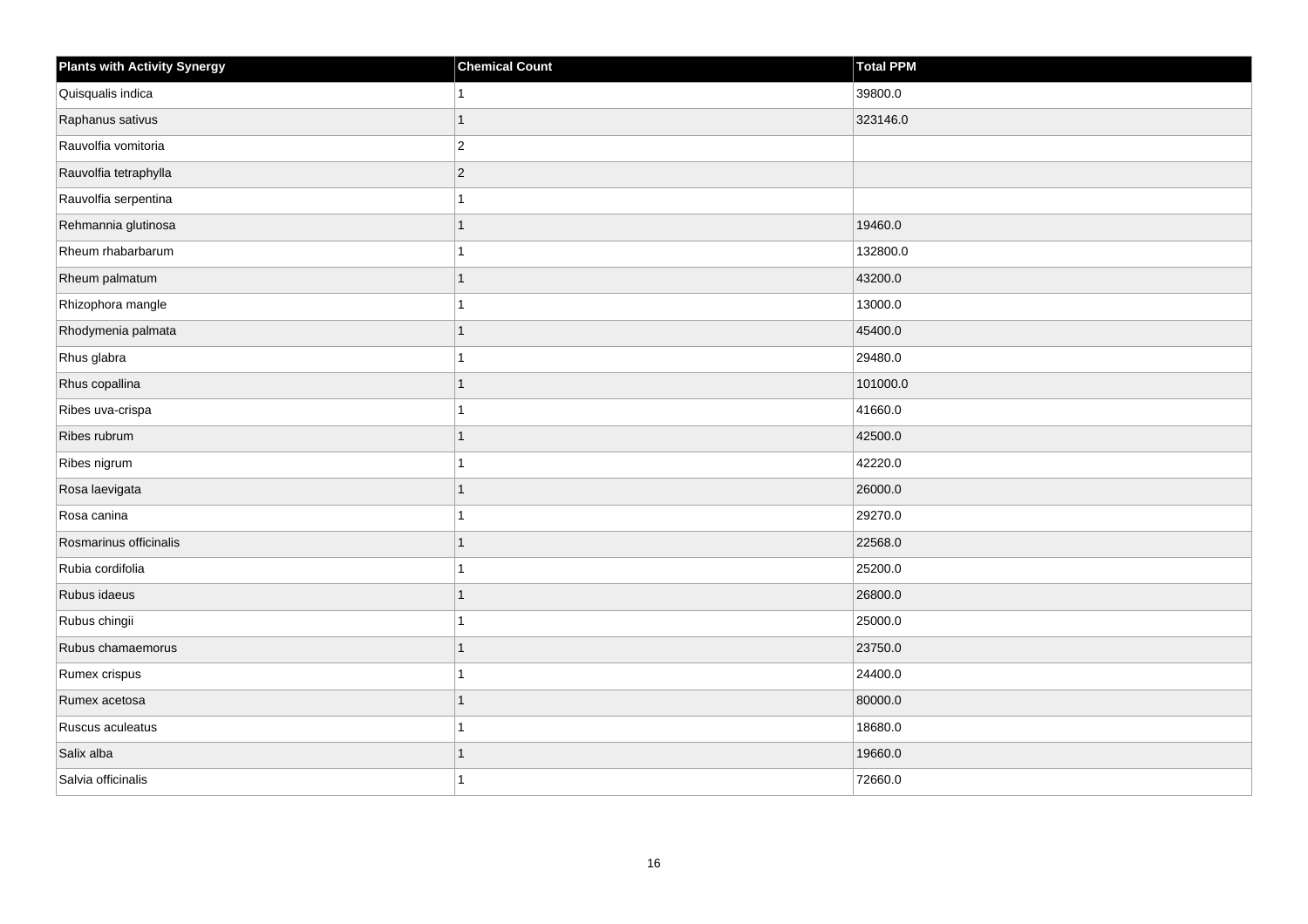| <b>Plants with Activity Synergy</b> | <b>Chemical Count</b> | Total PPM |
|-------------------------------------|-----------------------|-----------|
| Salvia miltiorrhiza                 |                       | 23400.0   |
| Sambucus nigra                      |                       |           |
| Sambucus canadensis                 |                       | 28712.0   |
| Santalum acuminatum                 |                       |           |
| Sassafras albidum                   |                       | 68680.0   |
| Satureja hortensis                  |                       | 23098.0   |
| Schisandra chinensis                |                       | 27700.0   |
| Schizonepeta tenuifolia             |                       | 21200.0   |
| Scrophularia buergeriana            |                       | 29000.0   |
| Scutellaria lateriflora             |                       | 43600.0   |
| Scutellaria baicalensis             |                       | 18240.0   |
| Secale cereale                      |                       |           |
| Sechium edule                       |                       | 126640.0  |
| Senna occidentalis                  |                       | 19120.0   |
| Senna obtusifolia                   |                       | 18400.0   |
| Senna alexandrina                   |                       |           |
| Serenoa repens                      |                       |           |
| Sesamum indicum                     |                       | 15328.0   |
| Siegesbeckia orientalis             |                       | 40800.0   |
| Silybum marianum                    |                       | 16660.0   |
| Simmondsia chinensis                |                       | 13220.0   |
| Sinapis alba                        |                       | 18260.0   |
| Sinomenium acutum                   |                       | 11120.0   |
| Smilax spp                          |                       | 19060.0   |
| Smilax officinalis                  | 1                     |           |
| Solanum tuberosum                   |                       | 60000.0   |
| Solanum melongena                   |                       | 64000.0   |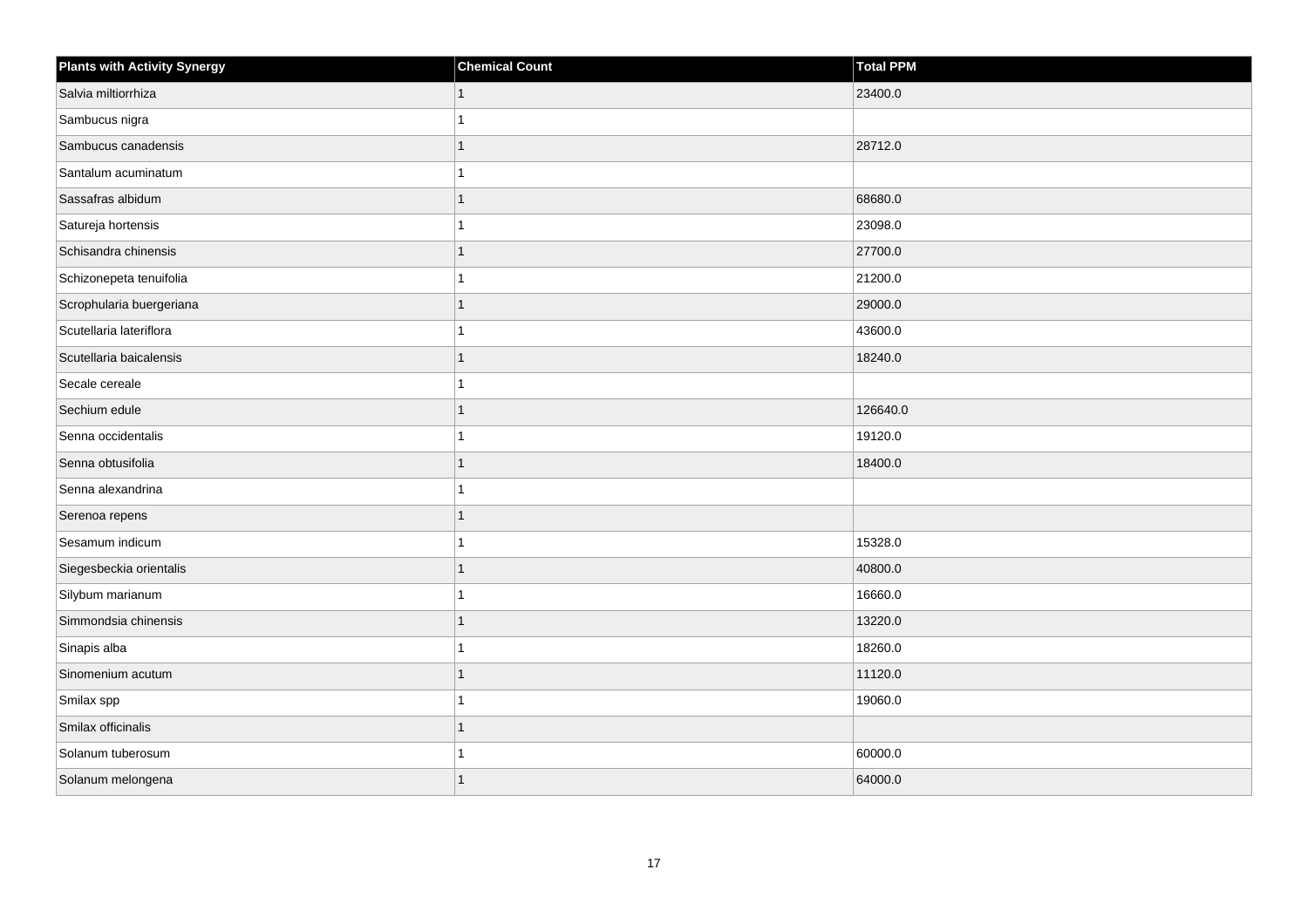| <b>Plants with Activity Synergy</b> | <b>Chemical Count</b> | Total PPM |
|-------------------------------------|-----------------------|-----------|
| Sophora subprostrata                |                       | 1640.0    |
| Sophora secundiflora                |                       | 2300.0    |
| Sophora japonica                    |                       | 21320.0   |
| Sophora angustifolia                |                       | 9480.0    |
| Sorbus aucubaria                    |                       | 26150.0   |
| Spinacia oleracea                   |                       | 138154.0  |
| Spirulina spp.                      |                       |           |
| Spirulina pratensis                 |                       | 3200.0    |
| Spondias tuberosa                   |                       | 33400.0   |
| Spondias purpurea                   |                       | 22310.0   |
| Spondias pinnata                    |                       |           |
| Spondias mombin                     |                       |           |
| Spondias dulcis                     |                       | 53000.0   |
| Stachys officinalis                 |                       |           |
| Stellaria media                     |                       | 26800.0   |
| Stevia rebaudiana                   |                       | 35600.0   |
| Symphoricarpos orbiculatus          |                       | 38720.0   |
| Symphytum officinale                |                       | 31800.0   |
| Syzygium malaccense                 |                       |           |
| Syzygium jambos                     |                       |           |
| Syzygium cumini                     |                       |           |
| Syzygium aromaticum                 | $\overline{c}$        | 32400.0   |
| Tabebuia heptaphylla                |                       | 3700.0    |
| Tamarindus indica                   |                       | 80178.0   |
| Tanacetum parthenium                |                       |           |
| Taraxacum officinale                |                       | 144569.0  |
| Taraxacum mongolicum                |                       | 45600.0   |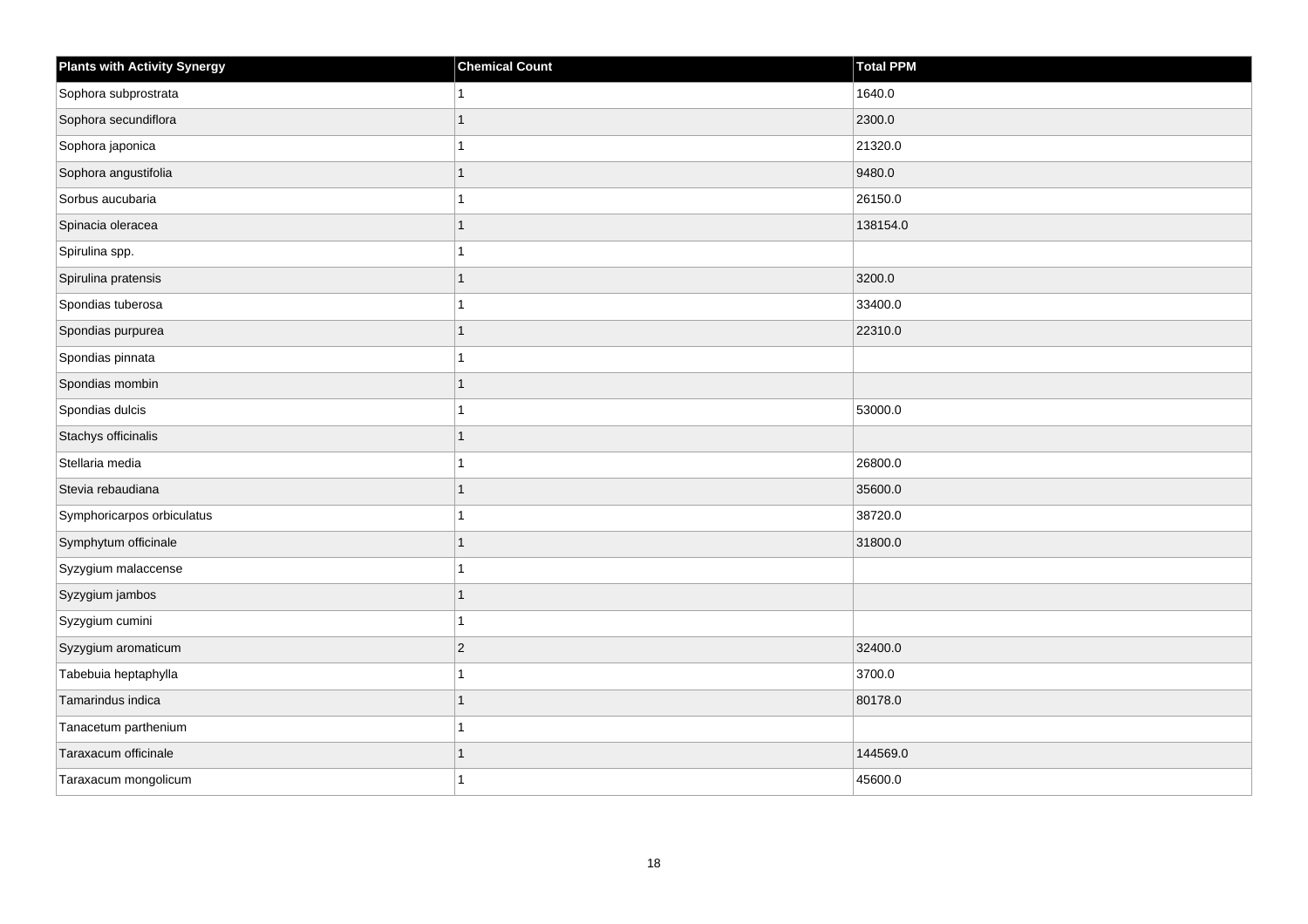| <b>Plants with Activity Synergy</b> | <b>Chemical Count</b> | Total PPM |
|-------------------------------------|-----------------------|-----------|
| Tephrosia purpurea                  | 1                     | 67600.0   |
| Terminalia catappa                  |                       | 16330.0   |
| Tetragonia tetragonioides           | $\overline{1}$        | 43330.0   |
| Tetrapanax papyrifera               | 1                     | 6080.0    |
| Thevetia peruviana                  | 1                     |           |
| Thevetia neriifolia                 |                       |           |
| Thymus vulgaris                     | $\overline{1}$        | 37964.0   |
| Trachyspermum ammi                  |                       | 30022.0   |
| Tragopogon porrifolius              |                       | 33928.0   |
| Tribulus terrestris                 | 1                     |           |
| Trichosanthes anguina               | 1                     | 12600.0   |
| Trifolium pratense                  |                       | 93400.0   |
| Trigonella foenum-graecum           | $\overline{1}$        | 11220.0   |
| Triticum aestivum                   |                       | 102800.0  |
| Turnera diffusa                     | 1                     | 15520.0   |
| Tussilago farfara                   | 1                     | 36400.0   |
| Ulmus rubra                         | 1                     | 5420.0    |
| Urtica dioica                       |                       | 54720.0   |
| Vaccinium vitis-idaea               | $\overline{1}$        | 12400.0   |
| Vaccinium myrtillus                 |                       | 25190.0   |
| Vaccinium macrocarpon               | 1                     | 13554.0   |
| Vaccinium corymbosum                | $\overline{1}$        | 11718.0   |
| Valeriana officinalis               | 1                     | 20600.0   |
| Valerianella radicata               |                       |           |
| Valerianella locusta                | $\overline{1}$        |           |
| Verbascum thapsus                   |                       | 26400.0   |
| Viburnum opulus                     | $\overline{1}$        | 14720.0   |